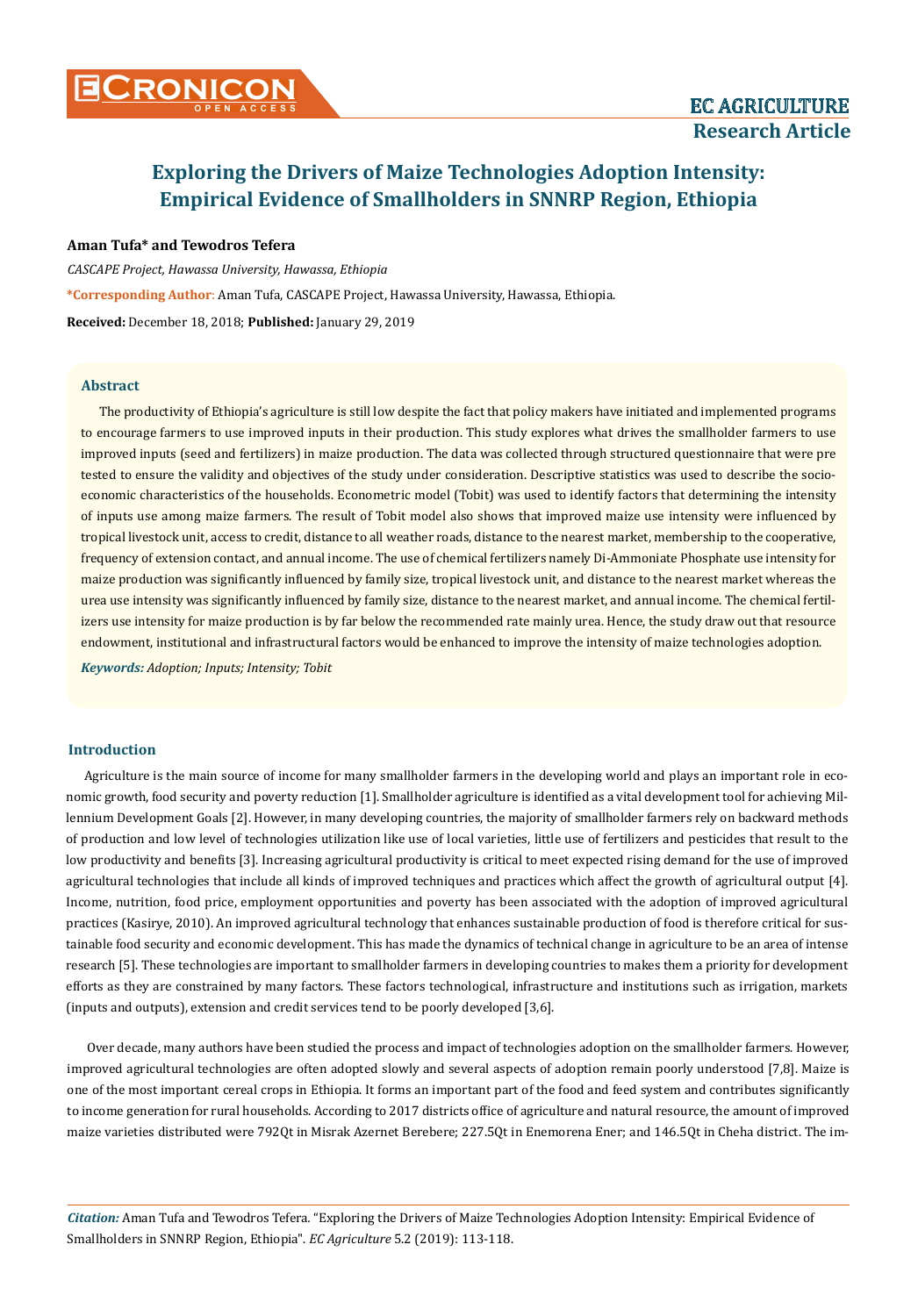114

proved maize varieties distributed in the districts during that production season were BH-661; BH-660; BH-540; and pioneer. The distribution of maize varieties and others inputs like fertilizers have been made by governmental and non-governmental institutions however, there is limited study on the intensity of inputs use technologies adoption in the study areas. To this effect, the study was designed to assess the intensity of inputs use (seed and fertilizers) and identify factors that cause the level of inputs use variation among maize farmers in the study area.

#### **Methodology**

#### **Description of the study areas**

This study was conducted in two districts namely Misrak Azernet Berebere and Enemorena Ener of the CASCAPE project interventions area. The districts are known with suitable agro ecologies and production potentials for maize. Misrak Azernet Berebere is found in Silte zone and it is found at an altitude of 2097masl to 2699masl. The district received annual temperature that ranges from14 to 16°C. It has an area of 6,208 ha of cultivable land. The district constitutes 60% highland; and 40% midlands. In the midland kebeles of the district maize, teff and wheat are the major economic crops. Enemorena Ener is found in Guraghe zone. It is found at an altitude of ranges from 1001 to 3000masl. The annual rainfall ranges from 801 to 1400 ml and has received an annual temperature ranges from 12.6 to 25°C. The district has 58.53% highlands; 16.22% midlands; and 25.25% lowlands. The major crops grown in the midland kebeles of the districts are mainly maize and teff.

#### **Data sources and sampling procedures**

This study employed cross sectional data collected from both primary and secondary sources. The primary data was collected from selected households through structured questionnaire. Pre-test of the questionnaire was made to increase the validity and reliability of data thereby improves the content of the questions as per the objectives of the study. The data was collected with experienced and trained researchers. The types of data collected through structured questionnaire are household characteristics (age, sex educational status, family size, and farm experiences); resource endowments (farm size, livestock possession, income, irrigation use, and farm equipments); and institutional and infrastructural factors(extension contact, credit use, inputs use, membership of organization, distance to all weather road, and distance to the nearest market). Secondary data was used to support and strengthen the primary data which were taken from published (journals, articles, proceeding and central statistical authority) and unpublished (reports) source.

Multistage sampling procedures were used to reach the target households to be addressed for the study under consideration. In the first stage, districts are drawn purposively as the CASCAPE project interventions area and known with having suitable agro ecologies for maize production. In the second stage, four peasant associations were also purposively selected for this study as they are the only kebeles that had made tremendous effort on maize crop by the project. With the collaboration of respective peasant associations development agents, the lists of households were identified and from each kebeles based on proportional to the sample size 170 farmers were randomly selected.

#### **Analytical framework**

The study employed Tobit model to analyses factors affecting the adoption intensity of improved maize varieties and fertilizers among maize growers in the study areas. This Tobit model [9] used to tests the factors affecting the intensity of inputs use for maize production. The specification of the three dependent variables used in this study is as follows:

| Maize use intensit $\rm v$ $=$ - | area covered by improved maize variety $(ha)$                                               |  |  |
|----------------------------------|---------------------------------------------------------------------------------------------|--|--|
|                                  | $\frac{1}{1}$ total area covered by maize both improved and local variety (ha) $\cdots$ (1) |  |  |

*DAP use intensity for maize* = 
$$
\frac{Actual \ DAP \ rate \left(\frac{\kappa g}{ha}\right) for maize}{Recommented \ DAP \ rate \left(\frac{\kappa g}{ha}\right) for maize}
$$
................. (2)

Maize adoption use intensity= f(sex, education, family size, farm experience, number of oxen, TLU, farm size, extension contact, credit access, distance to all weather roads, distance to the nearest market, membership to cooperative, annual income and dependency ratio).

*Citation:* Aman Tufa and Tewodros Tefera*.* "Exploring the Drivers of Maize Technologies Adoption Intensity: Empirical Evidence of Smallholders in SNNRP Region, Ethiopia". *EC Agriculture* 5.2 (2019): 113-118.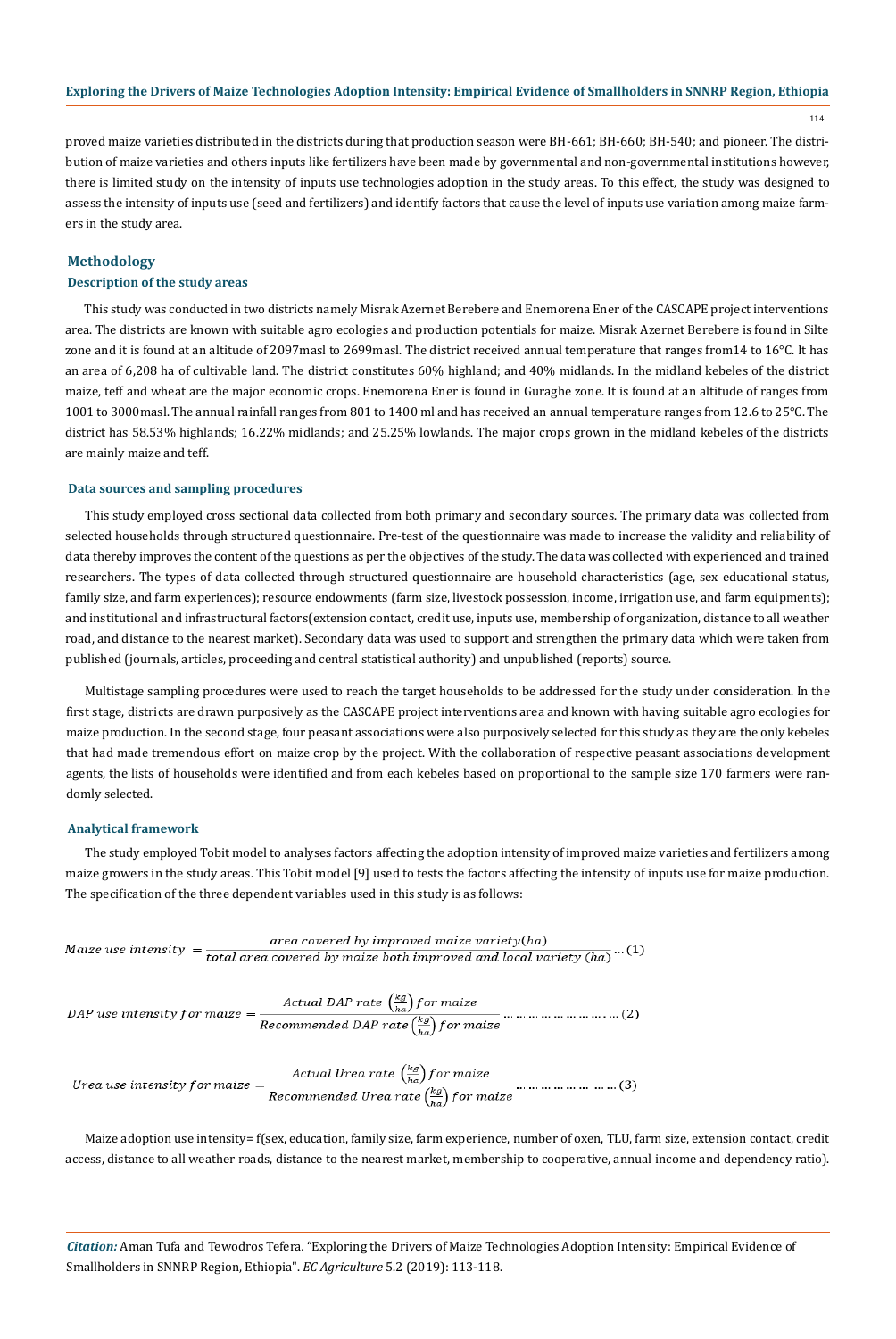The dependent variable in the model is index value ranging from 0 to 1. A value of 0 indicates non-adopter, index value 1 represents the full adopter of the technology component (adopted without discontinuity), and the values between 0 and 1 indicate the level of the adoption within the range of the Tobit Model Limit. STATA-12 was used for data management and analysis.

#### **Result and Discussions**

#### **Descriptive statistics of socioeconomic characteristics of the households**

Table 1 presents the descriptive statistics of the socioeconomic characteristics of the households. Accordingly, 95.29% of the respondents were male. The average age of the household head included in the study was 46.87 years and the minimum age in the sample was 22 years, while the maximum age was 80 years. In terms of education the study reveals that 78% of the respondents were literate. The average number of family size owned the households was about 7.68 whereas the average land size owned by the respondent was 1.5 hectare. Regarding the livestock possession of the respondents, the average number of livestock tropical unit was 6.68 whereas on average the household head was owned 0.83 number of ox. The result also shows about 81% of the respondent was received extension training and about 56.5% of the respondents had credit accessed either in cash or kinds. The study also indicates about 69% of the respondents were membership to cooperatives. The average distance travelled by the respondents from their home to the all-weather roads were about 1 kilometers whereas on average they travelled about 4 and 12.25 kilometers to the nearest market and woreda market respectively.

| <b>Variable</b>                                  | <b>Mean (St.dev)</b> | <b>Minimum</b> | <b>Maximum</b> |
|--------------------------------------------------|----------------------|----------------|----------------|
| Gender of the household head $(1 = male)$        | 0.95(0.212)          | $\Omega$       | 1              |
| Age of the household head (years)                | 46.870 (12.253)      | 22             | 80             |
| Education of the household head $(1 =$ literate) | 0.782(0.413)         | $\mathbf{0}$   | $\mathbf{1}$   |
| Family size (numbers)                            | 7.682 (2.980)        | 2              | 23             |
| Household farm experience (years)                | 25.627 (12.675)      | $\overline{2}$ | 65             |
| Farm size (hectare)                              | 1.521 (1.340)        | 0.125          | 14             |
| Tropical Livestock Unit                          | 6.688(6.605)         | $\bf{0}$       | 63             |
| Number oxen                                      | 0.852(1.063)         | $\mathbf{0}$   | 7              |
| Extension training $(1 = yes)$                   | 0.811(0.392)         | $\mathbf{0}$   | $\mathbf{1}$   |
| Credit access $(1 = yes)$                        | 0.564(0.497)         | $\mathbf{0}$   | $\mathbf{1}$   |
| Distance to all-weather roads (km)               | 1.010 (1.249)        | 0.01           | 5.5            |
| Distance to the nearest market (km)              | 4.053 (3.106)        | 0.02           | 15             |
| Membership to cooperative $(1 = yes)$            | 0.692(0.462)         | $\Omega$       | $\mathbf{1}$   |
| Annual income (000 Birr)                         | 12.661 (19.754)      | $\mathbf{0}$   | 163            |
| Dependence ratio                                 | 0.840(0.735)         | $\mathbf{0}$   | 4              |
| Area covered improved maize (ha)                 | 0.1802(0.1847)       | $\theta$       | 1.25           |
| DAP actual use (kg/ha)                           | 65.47 (29.64)        | $\Omega$       | 120            |
| Urea actual use (kg/ha)                          | 53.77 (32.96)        | $\mathbf{0}$   | 106            |

*Table 1: Descriptive statistics of the socio-economic variables of the households.*

The inputs use of the households for maize production was also depicted in table 1. The average area of land allocated for improved maize was of the total 0.18 ha and the maximum area covered with improved maize was 1.25 ha. Regarding to the households use of fertilizers for maize production is found to be far below the national recommendation rate. The average actual amount of DAP applied for maize was 65.5 kg/ha whereas the actual amount of urea fertilizer applied was 53.78 kg/ha.

#### **Tobit model for maize inputs use adoption intensity**

Hereunder, Tobit model was estimated for improved seed, DAP and urea use intensity for maize production by smallholder farmers as presented in table 2. The log-likelihood ratio test for maize use intensity, DAP use intensity, and urea use intensity were all significant at

*Citation:* Aman Tufa and Tewodros Tefera*.* "Exploring the Drivers of Maize Technologies Adoption Intensity: Empirical Evidence of Smallholders in SNNRP Region, Ethiopia". *EC Agriculture* 5.2 (2019): 113-118.

115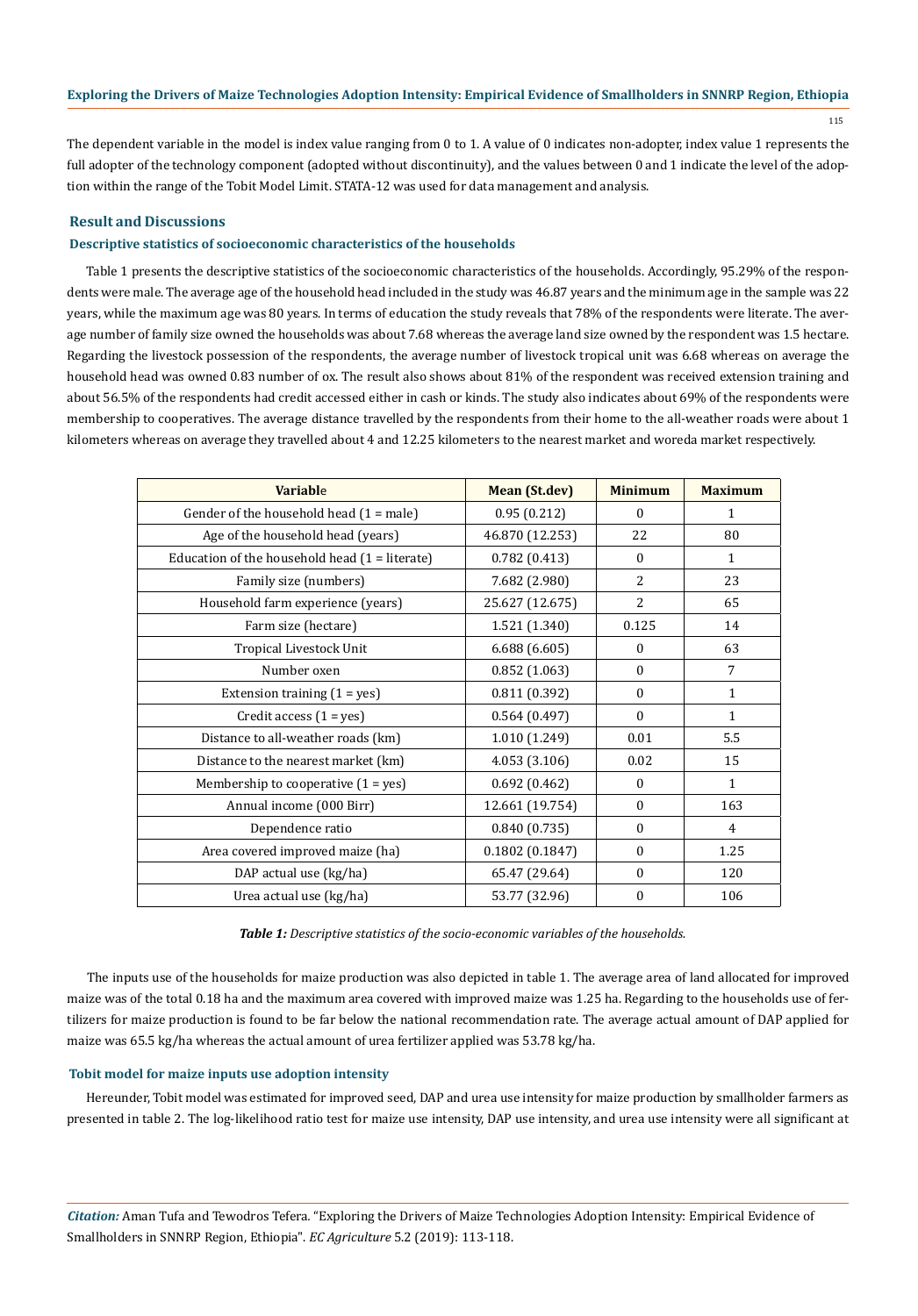116

p < 0.01. The result shows that the improved maize adoption intensity was significantly influenced by TLU, distance to all-weather roads, distance to the nearest woreda market, cooperative membership, extension contact, and annual income of the households. Moreover, the intensity of DAP fertilizer use for maize was influenced by family size, TLU, distance to the nearest woreda market whereas the urea fertilizer use intensity of the households was influenced by family size, distance to the nearest woreda market, and annual income.

|                                                  | <b>Improved maize use intensity</b> |                         | DAP use intensity |                         | Urea use intensity |                         |
|--------------------------------------------------|-------------------------------------|-------------------------|-------------------|-------------------------|--------------------|-------------------------|
| <b>Variables</b>                                 | Coef.                               | <b>Robust Std. Err.</b> | Coef.             | <b>Robust Std. Err.</b> | Coef.              | <b>Robust Std. Err.</b> |
| Gender of the household head $(1 = male)$        | $-0.1142$                           | 0.12334                 | $-0.0915$         | 0.11355                 | 0.06735            | 0.08454                 |
| Education of the household head $(1 =$ literate) | 0.08113                             | 0.08748                 | 0.01753           | 0.05866                 | 0.01455            | 0.03208                 |
| Family size (numbers)                            | $-0.0014$                           | 0.013                   | $-0.0171*$        | 0.00935                 | $-0.011**$         | 0.00506                 |
| Household farm experience (years)                | $-0.0038$                           | 0.00277                 | $-0.0016$         | 0.00239                 | $-0.0017$          | 0.00124                 |
| Number oxen                                      | 0.03823                             | 0.02656                 | 0.01279           | 0.02681                 | $-0.0104$          | 0.0158                  |
| Tropical Livestock Unit (TLU)                    | $0.0098**$                          | 0.00432                 | $0.0083**$        | 0.00342                 | 0.0002             | 0.00201                 |
| Farm size (hectare)                              | $-0.0365$                           | 0.03161                 | $-0.006$          | 0.0193                  | $-0.0076$          | 0.01022                 |
| Credit access $(1 = yes)$                        | $-0.1306$                           | 0.05739                 | $-0.0411$         | 0.04603                 | $-0.0251$          | 0.02994                 |
| Distance to all-weather roads (km)               | $-0.03537**$                        | 0.01747                 | 0.00399           | 0.01641                 | 0.00606            | 0.00954                 |
| Distance to the nearest market (km)              | $-0.0138***$                        | 0.00444                 | $-0.012***$       | 0.00367                 | $-0.009***$        | 0.0021                  |
| Membership to cooperative $(1 = yes)$            | 0.13768*                            | 0.07929                 | $-0.0012$         | 0.05816                 | 0.01072            | 0.03668                 |
| Frequency of extension contact (high)            |                                     |                         |                   |                         |                    |                         |
| Medium                                           | $-0.1607***$                        | 0.05552                 | $-0.0232$         | 0.04861                 | $-0.0332$          | 0.02919                 |
| Low                                              | $-0.2524$                           | 0.15273                 | $-0.0584$         | 0.09681                 | $-0.0434$          | 0.05783                 |
| Annual income (000 Birr)                         | $0.00325**$                         | 0.00166                 | 0.0001            | 0.00131                 | $0.0011*$          | 0.00065                 |
| Dependence ratio                                 | $-0.0945$                           | 0.0401                  | $-0.0273$         | 0.03453                 | $-0.0294$          | 0.01922                 |
| $_{\rm cons}$                                    | 1.30294                             | 0.17701                 | 1.05219           | 0.14631                 | 0.46798            | 0.10432                 |
| /sigma                                           | 0.3492                              | 0.03153                 | 0.27994           | 0.01568                 | 0.16339            | 0.0101                  |

*Table 2: Determinants of inputs use intensity for maize production.*

*\*, \*\* and \*\*\* implies the level of significance at 10, 5 and 1% respectively.*

#### **Family size**

The results of Tobit model reveal that the coefficient of family size for improved maize variety and fertilizers use intensity were negative. The intensity of fertilizers (both DAP and urea) use were also statistically significantly influenced by family size at 10% and 5% significance level for DAP and urea respectively. Addition of one more family members leads to a decrease of the DAP and urea use intensity by 1.7% and 1.1% respectively. This implies that if the household own larger family size that mainly depends on the household head, obviously they incur more expenditures(education, foods and medication) that in turn decreases the intensity of fertilizers use for the crop. Beside this, the cost of inputs (seed and fertilizers) becomes too high for smallholder farmers that push them to use the fertilizers below the recommended levels.

#### **TLU**

Livestock holding found to influences the intensity of improved maize and DAP use and positively and statistically significant at 5% significance level. A unit increase in the TLU leads to an increase in the intensity of adopting improved maize by 0.98% and the intensity of DAP fertilizer adoption by 0.83%. Hence, livestock is considered as a proxy for measuring wealth status of household that indicates farmers with large number of livestock are better the intensity of adopting the improved maize and fertilizer (DAP). This is because households with relatively more livestock make use of the income obtained from livestock for the purchase of improved seed and fertilizer for maize cultivation. This finding is in line with Hailu [10], Solomon., *et al*. [11] and Hassen., *et al* [12].

#### **Frequency of extension contact**

The frequency of extension contact for this study was categorized as high, medium and low. The result of the model show that those households who had medium extension contact decreases the intensity of improved maize adoption as compared to those who had received high extension con-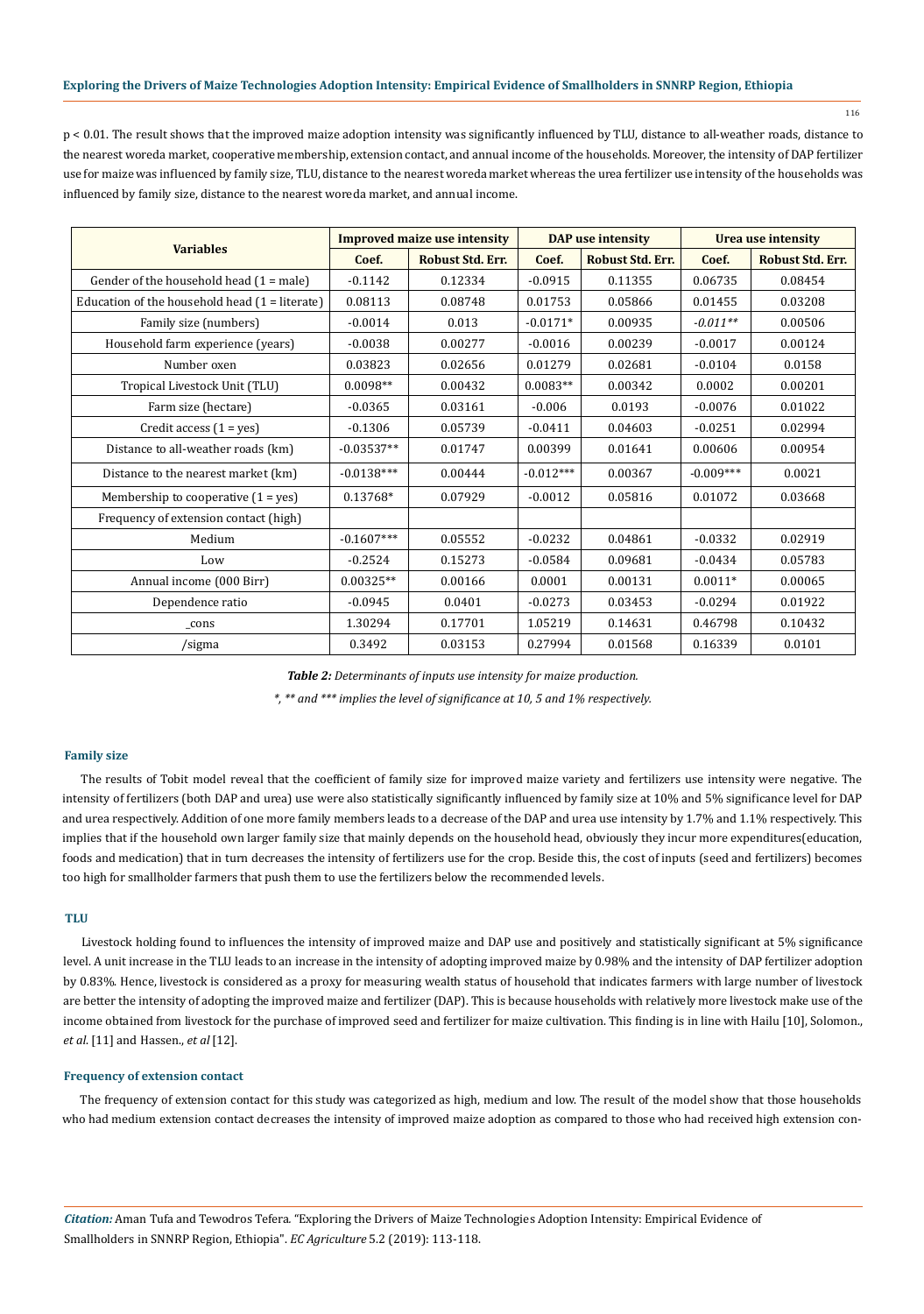117

tact. As household moved received medium to high extension contact the intensity of improved maize adoption increased by 16.07%. This implies that the intensity of improved maize adoption increases with more extension visits. Extension is a form of human capital and households endowed with such capital are likely to have greater farm management capacity or ability to understand and use new technologies. The level of awareness and knowledge regarding the use of improved technologies for smallholder farmers enhanced with higher interaction between the farmer and extension agents. This is consistent with Assefa and Gezahegn [13] and Shiferaw and Tesfaye [14].

Distance to the nearest market was found to be statistically significant and negative influence the intensity of improved maize use, DAP and urea use intensity at 1% probability level. These implies that the a one kilometer increase of the distance between farmers' home and the nearest market center would lower the intensity of adopting improved maize varieties (1.38%), DAP (1.2%) and urea (.9%). Distance to market is assumed to play an important role in technology adoption. Input and output markets are also known to influence the adoption of improved agricultural technologies. Farmers closer to the markets had a high probability of using improved maize and fertilizers. This result is similar with Reardon., *et al*. [15] finding. Thus, improving farmers' access to markets points has a potential of enhancing technologies adoption. This might be the fact that relative proximity to market reduces marketing cost and increases the opportunities for technologies options. This result is consistent with Tesfaye and Alemu [16] and Kebede [17].

Distance from all weather roads has a negative and significant relationship with adoption of improved maize variety at five percent levels of significance. This indicates that farmers who are far away from all-weather roads are less likely to adopt improved maize than those who are closer. This is because farmers who are far away from all-weather roads face greater transaction and transport costs, and lack extension information provided by extension agents and the less adopter of improved technologies. One more kilometer distance to the all-weather roads decreases the probability of adopting improved maize variety by 3.5 percent and it is in line with [12].

#### **Membership to cooperative**

Cooperative membership also appears to positively influence the intensity improved maize adoption. It was statistically significant at 10% level. Being to membership of cooperative would increase the intensity of improved maize varieties use by 13.77%. This implies that farmers in cooperatives membership tend to adopt improved maize faster than farmers who are not members. Membership to cooperative makes farmers to have more access to input, information and better interpretation of available information related to new technology. The more the respondents join farmer's association, the more the hectares of land cultivated with improved maize varieties. This finding is consistent with Akinola., *et al* [18].

#### **Annual Income**

Household annual income was positively and statistically significant in determining the intensity of improved maize and urea use at 5% and 10% significance level respectively. This implies that the more the income realized from off farm, farm and livestock the more the hectares of land cultivated with improved maize and the more urea fertilizer used. An increase in the household annual income increases the intensity of improved maize and urea use. This may be due to the fact that more money is available to acquire inputs like seed and fertilizers [19].

#### **Conclusion and Recommendation**

The study was designed to identify the intensity of improved seed and fertilizers use for maize production among smallholder farmers. The results of analysis show that the average area covered by improved maize was 0.18ha; and the actual amount of fertilizers application was low as compared to national recommendation. The result of Tobit model revealed that improved maize use intensity among smallholder farmers were influenced by tropical livestock unit, distance to all weather roads, distance to the nearest market, membership to the cooperative, frequency of extension contact, and annual income. DAP use intensity for maize production was significantly influenced by family size, tropical livestock unit, distance to the nearest market whereas the urea use intensity was significantly influenced by family size, distance to the nearest market and annual income.

The study concluded that the intensity of adoption of inputs use was driven by a mixes of socioeconomic factors such as endowments (family size, tropical livestock unit and annual income); infrastructural (distance to all weather roads and distance the nearest market); and institutional (extension service and membership to cooperative). Thus, efforts should be directed towards strengthening the frequent extension contact to promote the dissemination of agricultural technologies which has the potential to increase the intensity of use of improved maize. Membership of farmer cooperatives is important to strengthen the existing farmer cooperatives to reinforce farmer-to-farmer knowledge sharing through providing awareness creation, incentives and providing various facilities by the regional and local government.

The size of livestock owned had a significant positive influence on the adoption intensity of improved maize and DAP fertilizer. Hence, the study suggested strengthening the existing livestock productivity. Annual income of the household has increased the intensity of improved maize use and urea fertilizer. This may be due to the fact that more money is available to acquire more seeds and associated inputs.